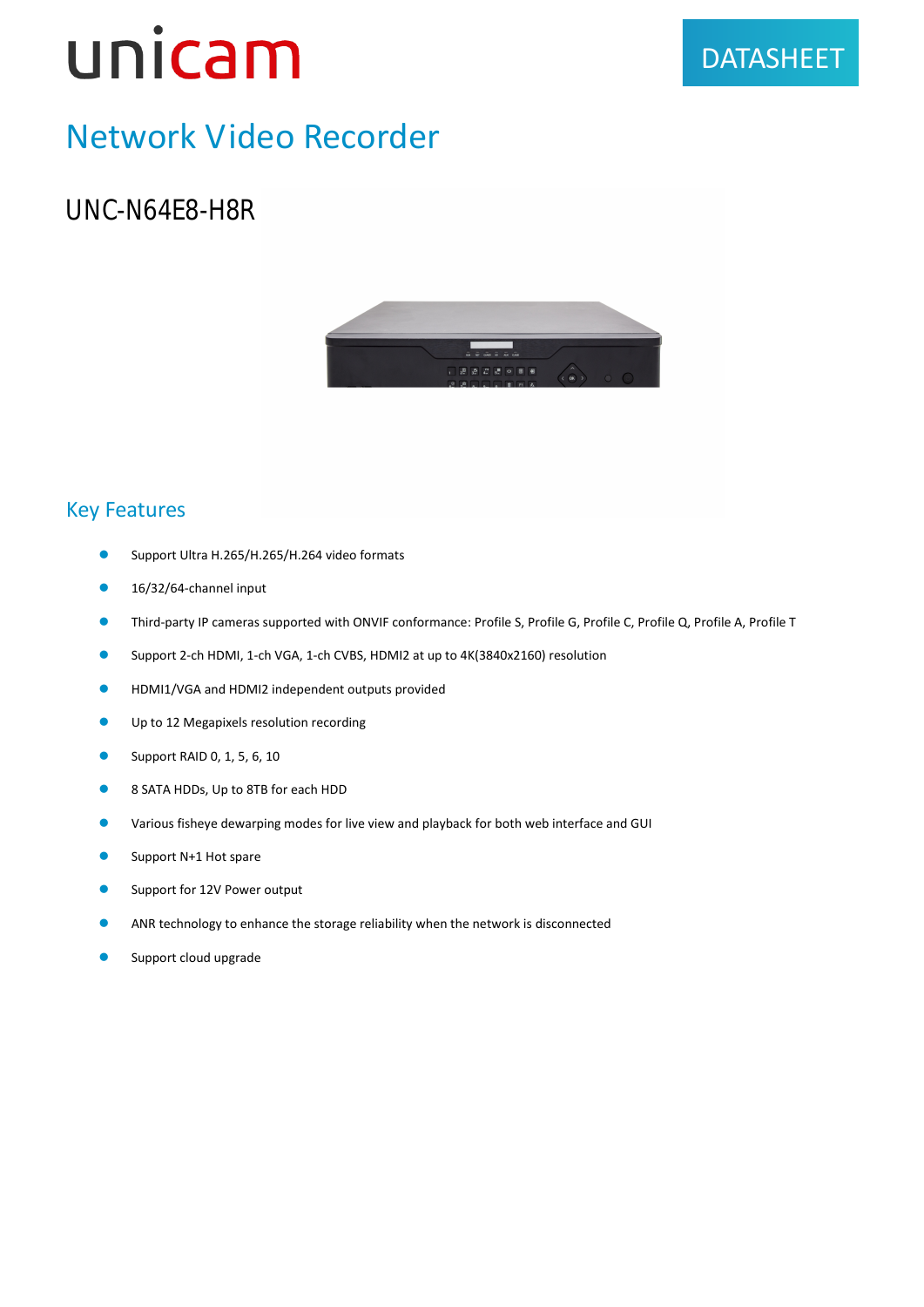#### Specifications

| <b>Model</b>                | UNC-N64E8-H8R                                                                                                                                                                                                                                                                       |  |
|-----------------------------|-------------------------------------------------------------------------------------------------------------------------------------------------------------------------------------------------------------------------------------------------------------------------------------|--|
| Video/Audio Input           |                                                                                                                                                                                                                                                                                     |  |
| IP Video Input              | 64-ch                                                                                                                                                                                                                                                                               |  |
| Two-way Audio Input         | 1-ch, RCA                                                                                                                                                                                                                                                                           |  |
| <b>Network</b>              |                                                                                                                                                                                                                                                                                     |  |
| Incoming Bandwidth          | 320Mbps                                                                                                                                                                                                                                                                             |  |
| <b>Outgoing Bandwidth</b>   | 320Mbps                                                                                                                                                                                                                                                                             |  |
| <b>Remote Users</b>         | 128                                                                                                                                                                                                                                                                                 |  |
| Protocols                   | P2P, UPnP, NTP, DHCP, PPPoE,SSL,TLS,SNMP,HTTPS                                                                                                                                                                                                                                      |  |
| Video/Audio Output          |                                                                                                                                                                                                                                                                                     |  |
| HDMI/VGA Output             | HDMI1/VGA:<br>1920x1080p /60Hz, 1920x1080p /50Hz, 1600x1200 /60Hz, 1280x1024 /60Hz, 1280x720 /60Hz, 1024x768 /60Hz<br>HDMI2:<br>4K (3840x2160) /60Hz, 4K (3840x2160) /30Hz, 1920x1080p /60Hz, 1920x1080p /50Hz, 1600x1200 /60Hz,<br>1280x1024 /60Hz, 1280x720 /60Hz, 1024x768 /60Hz |  |
| <b>CVBS Output</b>          | 1-ch, BNC                                                                                                                                                                                                                                                                           |  |
| <b>Recording Resolution</b> | 12MP/8MP/6MP/5MP/4MP/3MP/1080p/960p/720p/D1/2CIF/CIF                                                                                                                                                                                                                                |  |
| Audio Output                | 1-ch, RCA                                                                                                                                                                                                                                                                           |  |
| Synchronous Playback        | $16$ -ch                                                                                                                                                                                                                                                                            |  |
| Corridor Mode Screen        | 3/4/5/7/9/10/12/16/32                                                                                                                                                                                                                                                               |  |
| <b>Decoding</b>             |                                                                                                                                                                                                                                                                                     |  |
| Decoding format             | Ultra 265, H.265, H.264                                                                                                                                                                                                                                                             |  |
| Live view/ Playback         | 12MP/8MP/6MP/5MP/4MP/3MP/1080p/960p/720p/D1/2CIF/CIF                                                                                                                                                                                                                                |  |
| Capability                  | 3 x 12MP@25, 4 x 4K@30, 8 x 4MP@30, 16 x 1080P@30, 32 x 960P@25, 36 x 720P@30, 64 x D1                                                                                                                                                                                              |  |
| <b>Hard Disk</b>            |                                                                                                                                                                                                                                                                                     |  |
| SATA                        | 8 SATA interfaces                                                                                                                                                                                                                                                                   |  |
| Capacity                    | up to 8TB for each HDD                                                                                                                                                                                                                                                              |  |
| eSATA                       | 1 eSATA interface                                                                                                                                                                                                                                                                   |  |
| <b>Smart</b>                |                                                                                                                                                                                                                                                                                     |  |
| <b>VCA Detection</b>        | Face detection, Intrusion detection, Cross line detection, Audio detection, Defocus detection, Scene change<br>detection, Auto tracking                                                                                                                                             |  |
| VCA Search                  | Face search, Behavior search                                                                                                                                                                                                                                                        |  |
| <b>Statistical Analysis</b> | People counting                                                                                                                                                                                                                                                                     |  |
| <b>Disk Array</b>           |                                                                                                                                                                                                                                                                                     |  |
| Array Type                  | RAID 0, 1, 5, 6, 10                                                                                                                                                                                                                                                                 |  |
| <b>External Interface</b>   |                                                                                                                                                                                                                                                                                     |  |
| Network Interface           | 2 RJ45 10M/100M/1000M self-adaptive Ethernet Interfaces                                                                                                                                                                                                                             |  |
| Serial Interface            | 1 x RS232, 1 x RS485                                                                                                                                                                                                                                                                |  |
| <b>USB Interface</b>        | Front panel: 2 x USB2.0, Rear panel: 1 x USB3.0                                                                                                                                                                                                                                     |  |
| Alarm In                    | $16$ -ch                                                                                                                                                                                                                                                                            |  |
| Alarm Out                   | 4-ch                                                                                                                                                                                                                                                                                |  |
| General                     |                                                                                                                                                                                                                                                                                     |  |
| Power Supply                | 100 ~ 240 VAC                                                                                                                                                                                                                                                                       |  |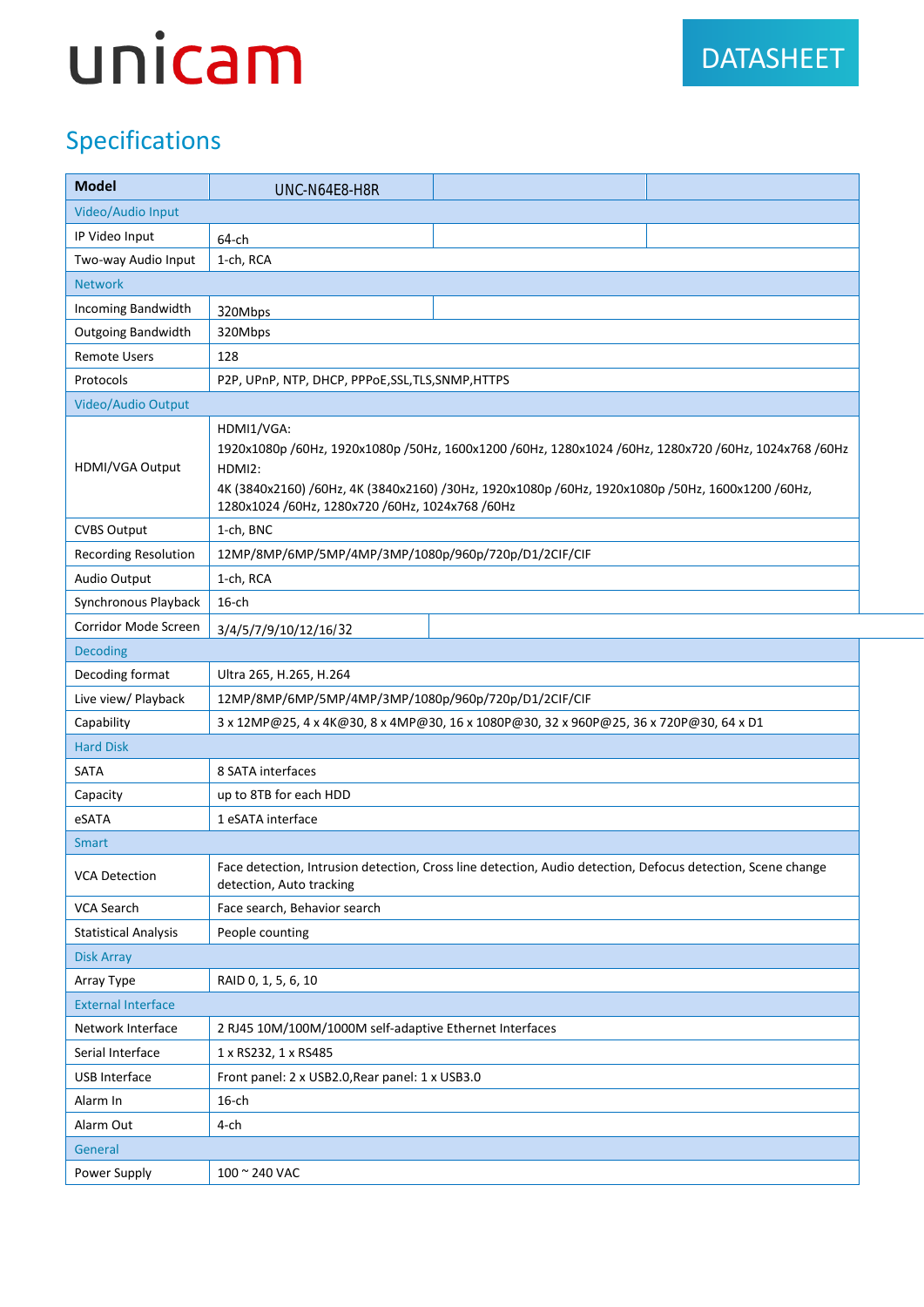### DATASHEET

|                            | Power Consumption: $\leq$ 20 W( without HDD)                                          |
|----------------------------|---------------------------------------------------------------------------------------|
| <b>Working Environment</b> | $-10^{\circ}$ C ~ + 55 °C ( +14 °F ~ +131 °F), Humidity $\leq$ 90% RH(non-condensing) |
| Dimensions(W×D×H)          | 442mm ×425mm× 86mm (17.4" × 16.7" × 3.4")                                             |
| Weight (without)<br>HDD)   | $\le$ 5.13 Kg (11.31 lb)                                                              |

#### Dimensions